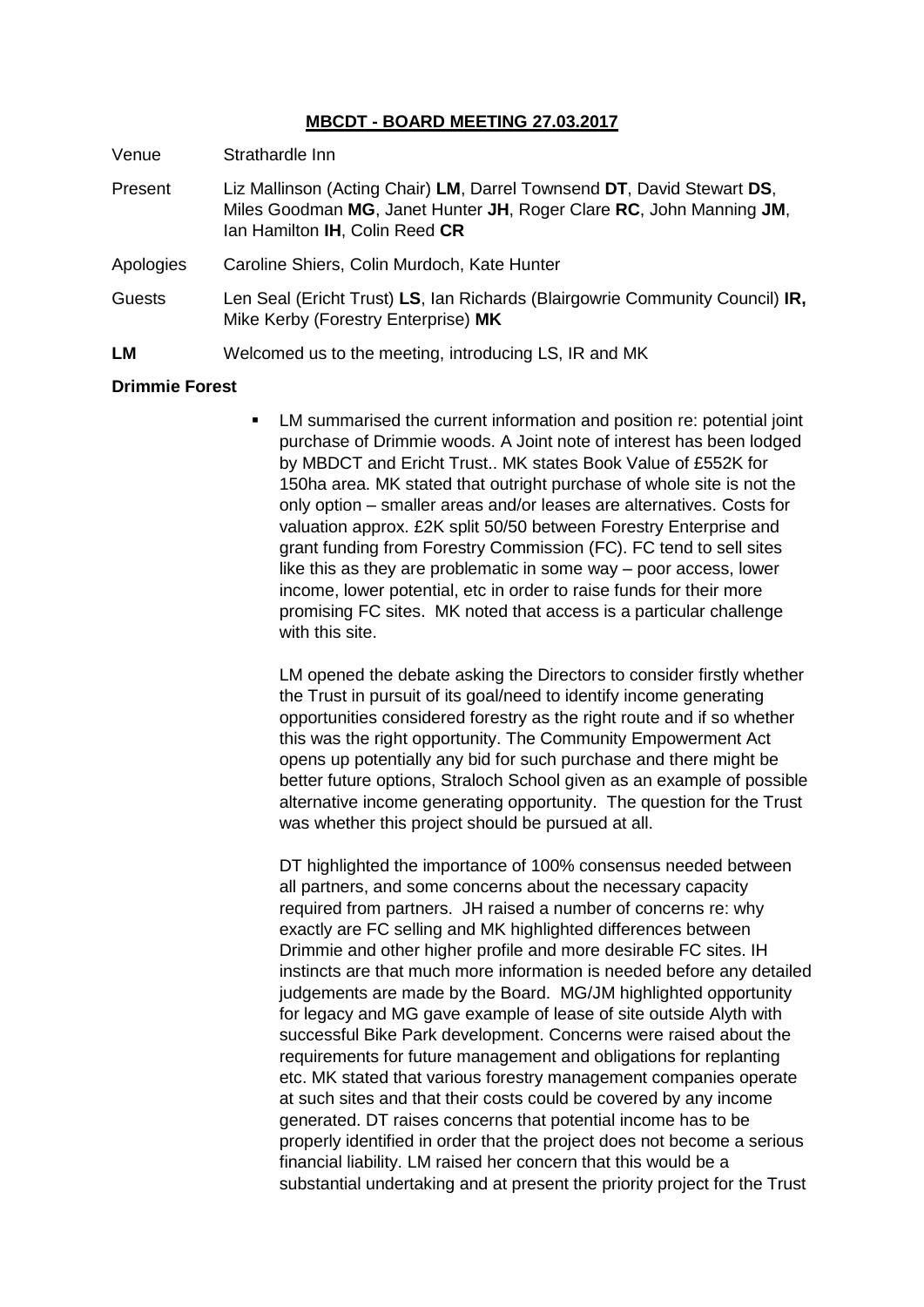must be the Spittal. Agreement was reached to obtain more information LM to attend along with LS and IR a meeting with Rebbeca Carr Forest Enterprise on 6<sup>th</sup> April to which all are welcome. LS will be exploring similar conversation with Ericht Trust. Decision on whether to proceed to be made by both Trusts by end of May.

#### **HEAT Project**

- Project overview and progress update given by LS. Project Application has been circulated for general information. Recruitment underway for Project Manager (LM to assist) & two other project posts – LS hopeful posts will be filled by end April 2017. LS highlighted clear message of support from MBCDT and confirmed one of three project operation sites will be the Session House. LS suggested that more representation from our area (in addition to Caroline Shiers) would be beneficial and that this should ideally mean a MBCDT Director joining the project Board confirming that current timing of meetings etc could change to accommodate . Action LM to explore further with Kate Hunter.
- $\bullet$ **Approval of Minutes of Last Meeting (LM)** Amendment to date of Windfarm meeting is required (Action – CR) Accepted by all present
- **Matters Arising (LM)**
	- o
- **DT- Following the previous board meeting DT stated he had written to** Kirkmichael Village Shop Board in respect of the grant of £750.00, provided by a third party funder, issued via MBCDT. On provision of the grant the funder's solicitors asked for six monthly updates on progress. A reply has been received from a shop Board Director, a copy of which has been forwarded to the funder's solicitors. This is in pursuance of the obligation on MBCDT. A reply has yet to be received from the solicitors, it is hoped that a response will be available for the next Trust board meeting. JM suggested that the project spend could possibly be staged and as a result discharge The Trust from any further obligation. LM suggested we wait for a response from the funder's solicitors and that JM's suggestion may be a way forward. It was agreed to add the item to The Trust's risk register.
- **Correspondence & Company Address CR highlighted out of date** Company Addresses on various forms, etc available online. RC address should be used & CR to Action and include further audit of out of date information within Comms Strategy paper.
- Register of Members DT & CR confirmed that CR now has password protected Register in his possession and that he is currently the only person with access. Board agreed that this should continue to be the case to ensure appropriate data protection requirements are met.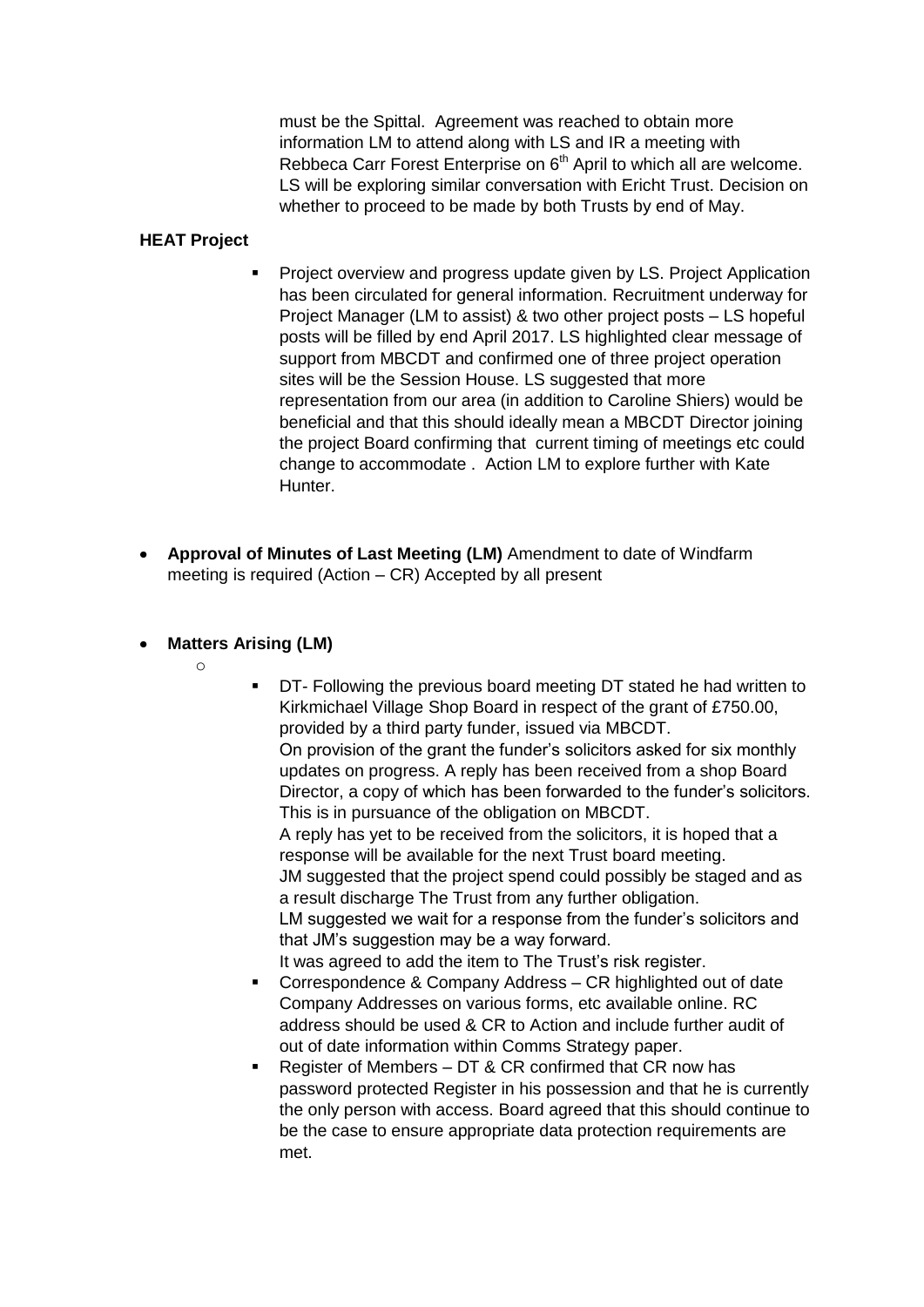Footpath Network – DT explained there appears to be a potential shortfall in funding for scheduled maintenance in Year 5. Although there are eight further years of funding payments due an estimate provided by DT shows that fundraising might be required earlier than anticipated. The Memo of Understanding sets out that future fundraising is a joint responsibility and he is concerned the Trust might be held jointly responsible. JM suggested clarification be sought from PKCT regarding plans & schedule of works; Board agreed that issue should be added to the Risk Register. CR to Action. RC to Action contact with PKCT with support from DT to mitigate the risk.

# **Treasurer's Update (DT)**

- Bank Balance £14830.27 Available Unrestricted £1798.64 Available Restricted £11723.67 – Total Available Funds £13527.31
- Request from DT to all Directors than any monies in or out of Trust funds be accompanied by invoices and/or any associated paperwork for clarity to ensure effective financial control and management of accounts. Board agreed to action as requested.
- DT requested movement of monies from unrestricted funds to cover shortfall in Archive Project, to be replaced when final tranch of grant money is received. Agreement from all present. CR to work with JM and IH to ensure timely and clear completion of project reporting by end May.
- DT enquired after whereabouts of list of Fixed Asset equipment & JM confirmed items are in his possession.

# **Risk register (LM)**

CR to add Footpaths Project and Shop Toilet to Risk Register and to  $\bullet$ correct typos on previous month's Register

#### **Project Decision Framework & Tools**

 IH discussed progress and produced for circulation two documents regarding Declaration of Interest issues for all Directors. The Policy document was read and agreed by all present, and the Declaration form to be completed by next Board Meeting and returned to CR for filing.

#### **Board Focus**

# **Spittal Project**

DS presented latest project updates. Meeting with sellers & CNPA  $\bullet$ Murray Ferguson (Head of Planning) is upcoming and preparations are progressing. DS updated on latest grant funding award and explained £2700 not given for Legal Fees that didn't qualify for funding criteria. DT is supporting DS and will attend. JH declares potential conflict of interest with her role on CNPA Planning Committee and will seek further clarification. DS also updates on Steering Group issues and is hopeful for recruitment of key individuals soon. LM raises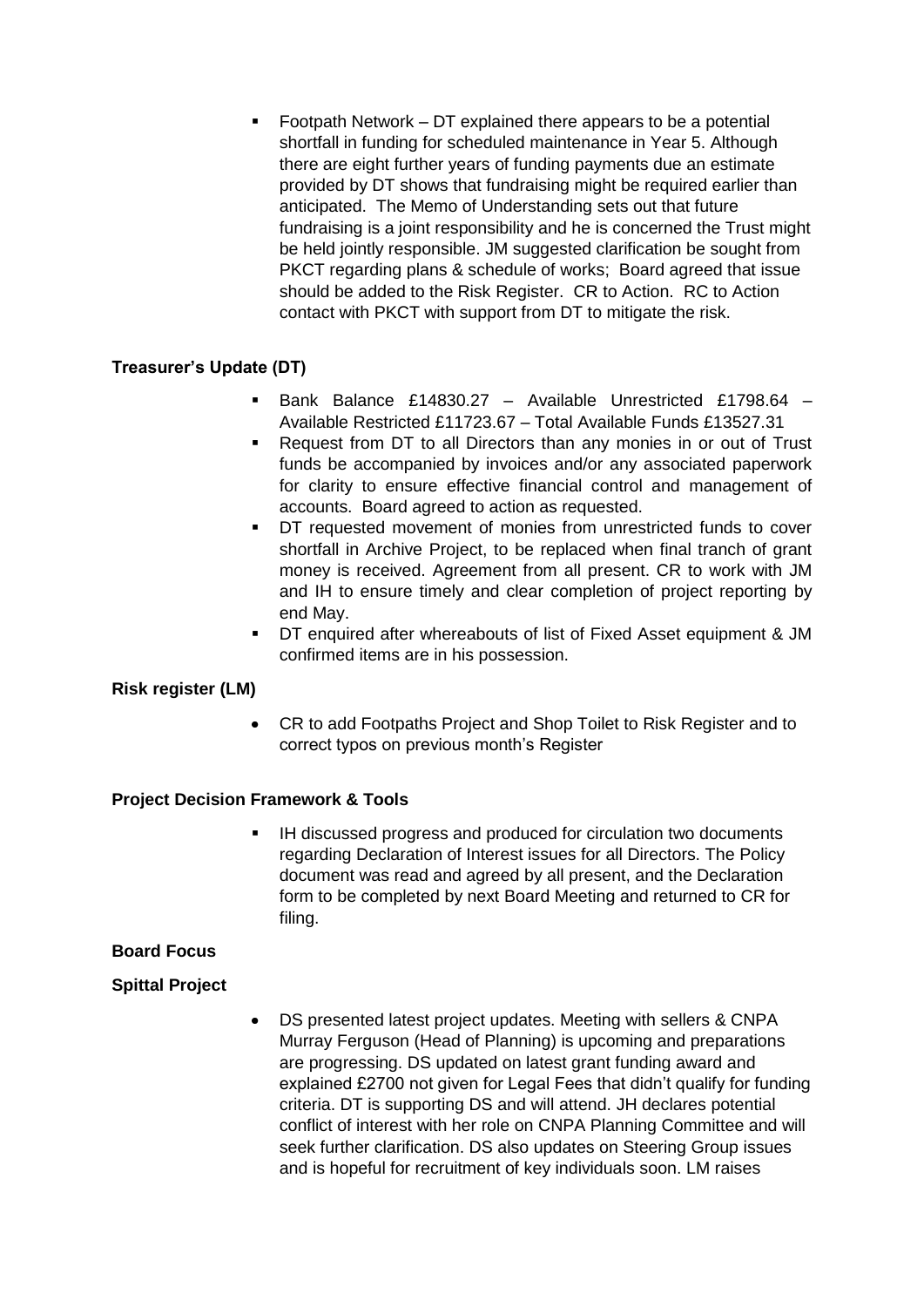concern that with Phil Smith departure the GSTA appeared to have no representation on Steering Group. DS agreed and will make a direct approach. DS also highlighted a particular skills gap regarding grant applications, fundraising, website and PR. General discussion regarding current role of the Steering Group and what would be required regarding governance and management in future if and when project delivery was required. LM made some suggestions on how that might be organised and it was agreed that a piece of work was needed to consider options on governance and management structures. DS also circulated Next Steps section from project Business Plan. DS & LM to discuss further before next Board meeting.

### **Communications & Website**

**-** CR provided brief outline overview of Draft Communications Strategy & Discussion paper. This will be circulated to all Directors and will be an agenda point at next Board Meeting. MG confirmed that he and CR had discussed issues and way forward regarding MBCDT website, and CR/MG will now be progressing actions required. CR will contact Sue Smith to obtain control of Facebook pages.

#### **IH Leaves Meeting at 21.00**

- JM provides update on recently attended Community Council meeting: no major updates to report. IH also provided a brief note which can be circulated along with Minutes
- JH updated on Landscape Partnership and reported that there has been no further contact following recent external communications.
- JH requested that over and above IH's work on conflict of interest. A project decision making framework needs to be developed to provide a basis for evaluation should multiple project applications be forthcoming. JH/IH to action.
- CR updated on Charity Shop plans in KH's absence, and preparations will be ongoing over the next few weeks with updates circulated to all Directors.
- JM updated on Archive Project and reports one new volunteer. Display Board is due for arrival and will need to be installed. CR to work with JM regarding maximising Press & PR opportunities when this work is completed. JM to pursue contacts in Bell Library as a source of support.
- **EXECT** LM provided a brief update on shared Development Officer funding and is awaiting responses from GTA and CC. Funding will be via Drumderg, Leader May/June 2017. . Strengthening Communities funds is not "application" driven and controlled by DTAS on behalf of Scottish Government. LM exploring further with DTAS.

# **A.O.B.**

 LM updates on proposed meeting using Rory Dutton DTAS to gain better understanding of opportunities presented by new Community Asset Transfer powers. Proposed dates 2<sup>nd</sup> or 3<sup>rd</sup> May and LM/CR will